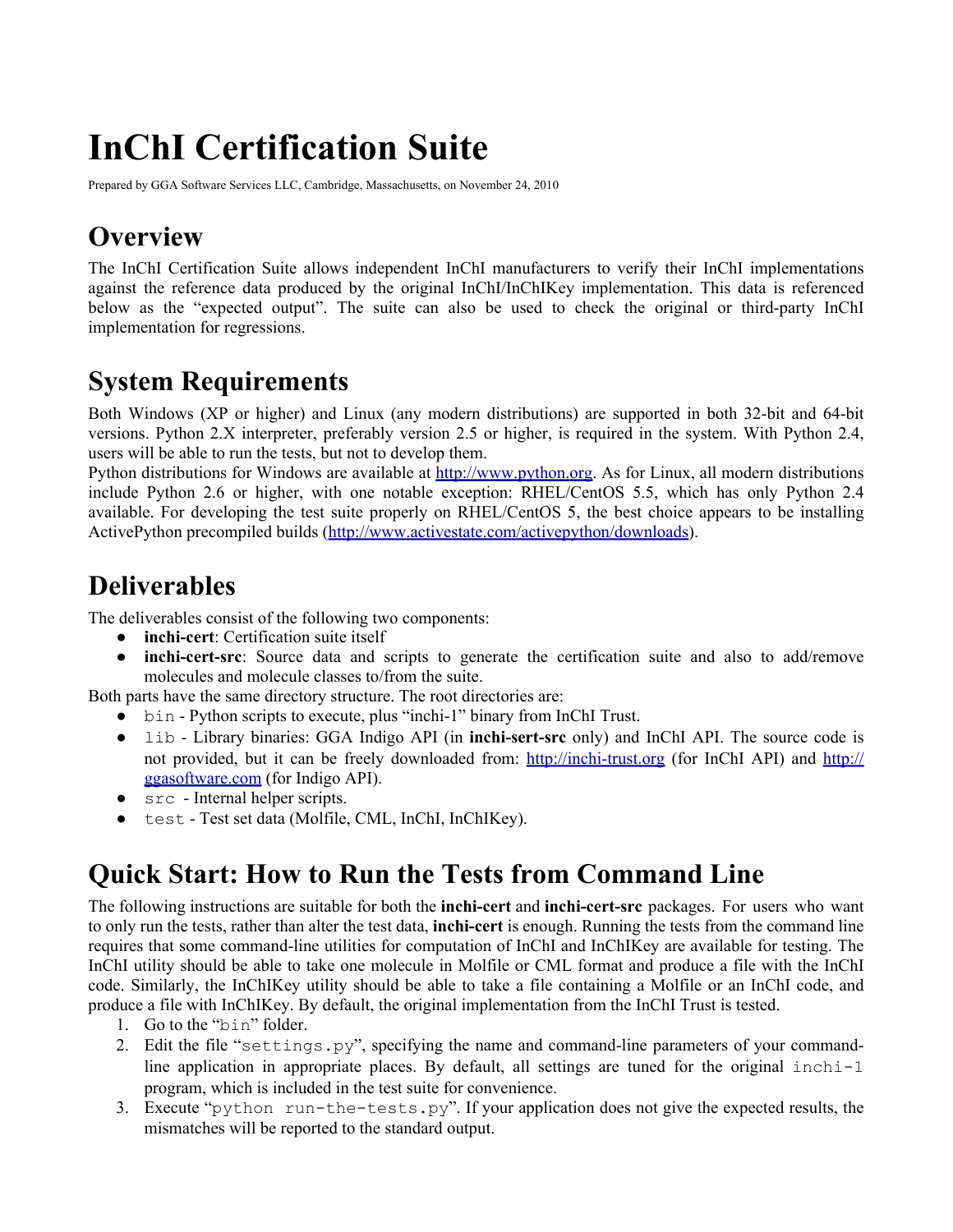"settings.py" and "run-the-tests.py" are explained in greater detail in the next section.

# **Closer Look at Running the Tests from Command Line**

#### **Settings**

Along with the internal settings that are not subject to change, the "settings.py" file contains definitions of commands to produce InChI from the command line. The definitions have the following structure:

```
inchiTest['windows']['std'] =
'inchi-1 ##src## ##dst## ##log## nul /NoLabels /AuxNone 1>nul 2>nul'
```
- The value in the first brackets can be "windows" and "linux". Appropriate values are taken by the "run-the-tests.py" script depending on the type of system that the tests run on.
- The values in the second brackets can be: "std", which stands for Standard InChI; "nostereo", which stands for InChI without the stereo layer; or "fixedh", which stands for InChI without the Mobile H layer.
- The right part is the template for the command to execute. The "##src##" and "##dst##" are obligatory parts of the template. They define how the names of input and output files are passed to the program. The "##log##" part is optional and defines how the name of the log file is passed to the program (if the program supports logging).

Similarly, the definitions for InChIKey program have the following structure:

```
inchiKeyTest['windows']['molfile'] =
'inchi-1 ##src## ##dst## ##log## nul /NoLabels /AuxNone /Key 1>nul 2>nul'
```
The value in the second brackets in this case can be "molfile" or "inchi". The first option means that the InChiKey-s are produced from Molfiles, while the second option means that they are produced directly from InChI codes. The default setting for the "molfile" mode is the "inchi-1" program, and the default setting for the "inchi" mode is a small Python command-line wrapper around the InChI API. The wrapper was created because the "inchi-1" program itself does not provide an option to generate an InChiKey directly from InChI. **Note:** While running the tests is possible under Python 2.4, the InChI API wrapper requires ctypes module, and will only work under Python 2.5 or higher. To avoid runtime errors when running the suite against the original inchi-1 program, users may disable the tests for InChI->InChIKey conversion, providing "--

inchikey-types=molfile" flag to "run-all-tests.py" (see the detailed options below). **Note:** Running the tests against the original "inchi-1" program on Windows works considerably slower than running them on Linux; in fact, it is at least 5 times slower. However, the slowdown is specific to the original implementation. The performance of Windows tests of an alternative InChI implementation will be good as long as the alternative implementation is fast on Windows.

#### **Options**

"run-the-tests.py" script accepts the following command-line options:

- --molecule-classes=class1,class2,...,classN Comma-separated list of molecule classes to test. If not specified, the tests will be performed for all available classes.
- --inchi-input-formats=molfile --inchi-input-formats=cml --inchi-input-formats=molfile,cml

This option is for choosing whether to test the InChI generation from Molfiles, or CML files, or both. If the key is omitted, both formats are tested.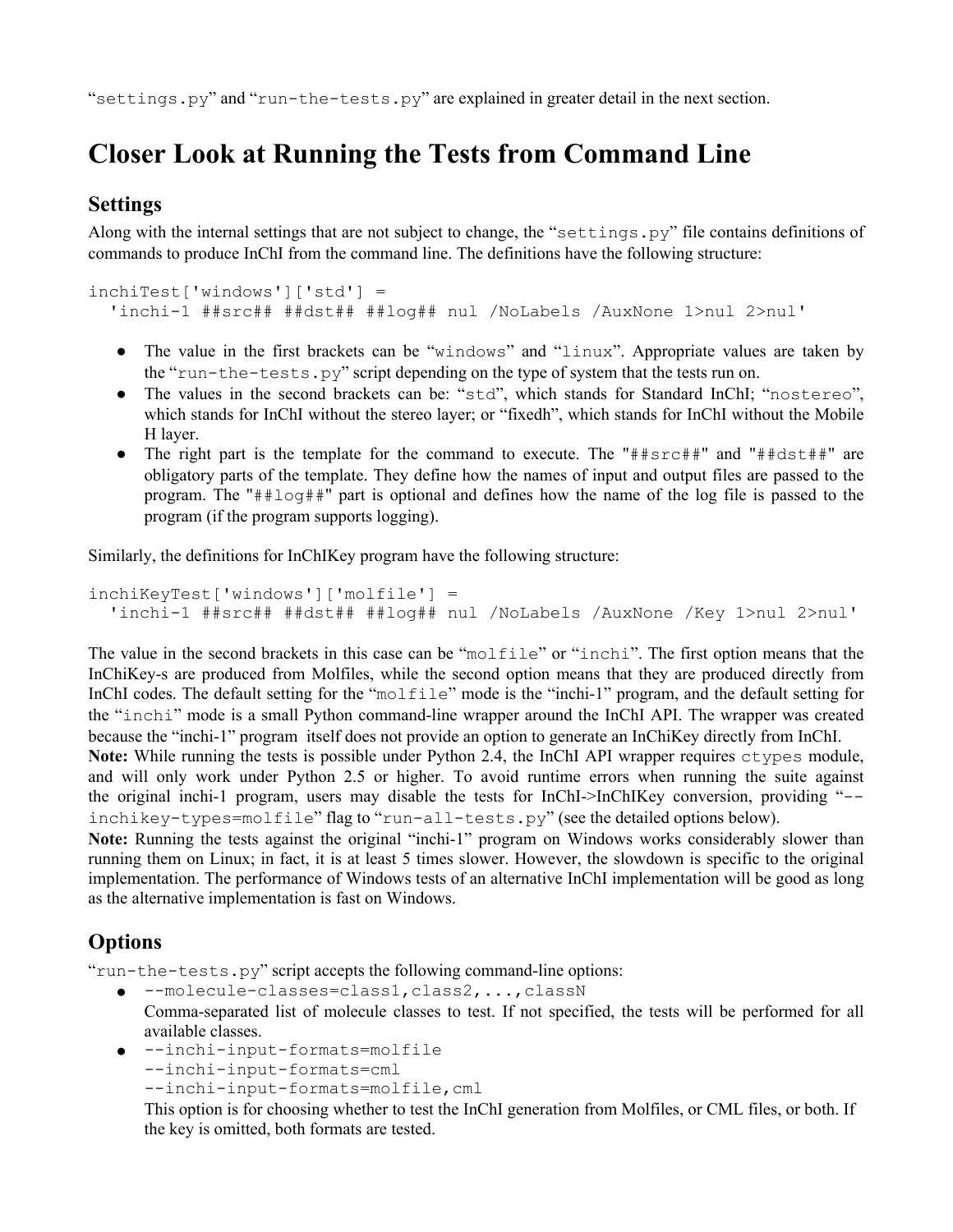● --inchikey-types=inchi --inchikey-types=molfile --inchikey-types=inchi,molfile *(the default)* --inchikey-types=''

This options is for choosing whether to test the InChIKey-s produced from InChI, or the InChIKeys produced from Molfiles, or both (this is the default). Empty value means that no InChIKey tests are performed, which is relevant for somebody who wants to run only the tests for InChI.

● --stdout

Write the full information about each encountered mismatch to the standard output. If it is not specified, only a short notice with a link to a ".cmp" file is printed.

 $\bullet$   $--$ list

Write the list of molecule classes and then the lists of InChI and InChIKey types, and then terminate. Perform the tests for both Molfile and CML input (the default is Molfile only).

 $\bullet$   $-$ time

Write time measurement data for each test to standard output. The data includes the minimal time of generating InChI for a single molecule, the maximal time, the mean value, and the standard deviation.

● --output=*<output file>* Duplicate the program output to a file.

● --errorfile=*<error report file>* Write a separate report that only contains information about failed tests.

#### **Results**

Once the "run-the-tests.py" has finished running, a user can examine its output to know the names of the structures that caused the mismatches (if any). The full information is provided in the following files:

test/inchi/*<class>*/tests/molfile/*<class>*-*<std|nostereo|fixedh>*-all.cmp Information about all Molfiles whose calculated InChI codes do not match the expected output. "class" is the name of the molecule class; "std" or "nostereo" or "fixedh" is the type of the InChI code.

test/inchi/*<class>*/tests/molfile/*<class>*-*<std|nostereo|fixedh>*-*xxxx*-*yy*.cmp Information about each particular Molfile whose InChI code does not match the expected output. *xxxx* is the number of the molecule within the class, and *yy* is the number of the permutation.

test/inchi/*<class>*/tests/molfile/*<class>*-*xxxx*-*yy*.mol The Molfile containing the molecule that caused the problem described in the file above.

test/inchi/*<class>*/tests/cml/*<class>*-*<std|nostereo|fixedh>*-all.cmp Information about all CML files whose calculated InChI codes do not match the expected output. "class" is the name of the molecule class; "std" or "nostereo" or "fixedh" is the type of the InChI code.

test/inchi/*<class>*/tests/cml/*<class>*-*<std|nostereo|fixedh>*-*xxxx*-*yy*.cmp Information about each particular CML file whose InChI code does not match the expected output. *xxxx* is the number of the molecule within the class, and *yy* is the number of the permutation.

test/inchikey/*<class>*/tests/molfile/*<class>*-molfile-all.cmp Information about all Molfiles whose Standard InChIKey codes do not match the expected output.

test/inchikey/*<class>*/tests/molfile/*<class>-*molfile-*xxxx*-*yy*.cmp Information about each particular Molfile whose Standard InChIKey code does not match the expected output. *xxxx* is the number of the molecule within the class, and *yy* is the number of the permutation.

test/inchikey/*<class>*/tests/molfile/*<class>*-*xxxx*-*yy*.mol The Molfile containing the molecule that caused the problem described in the file above.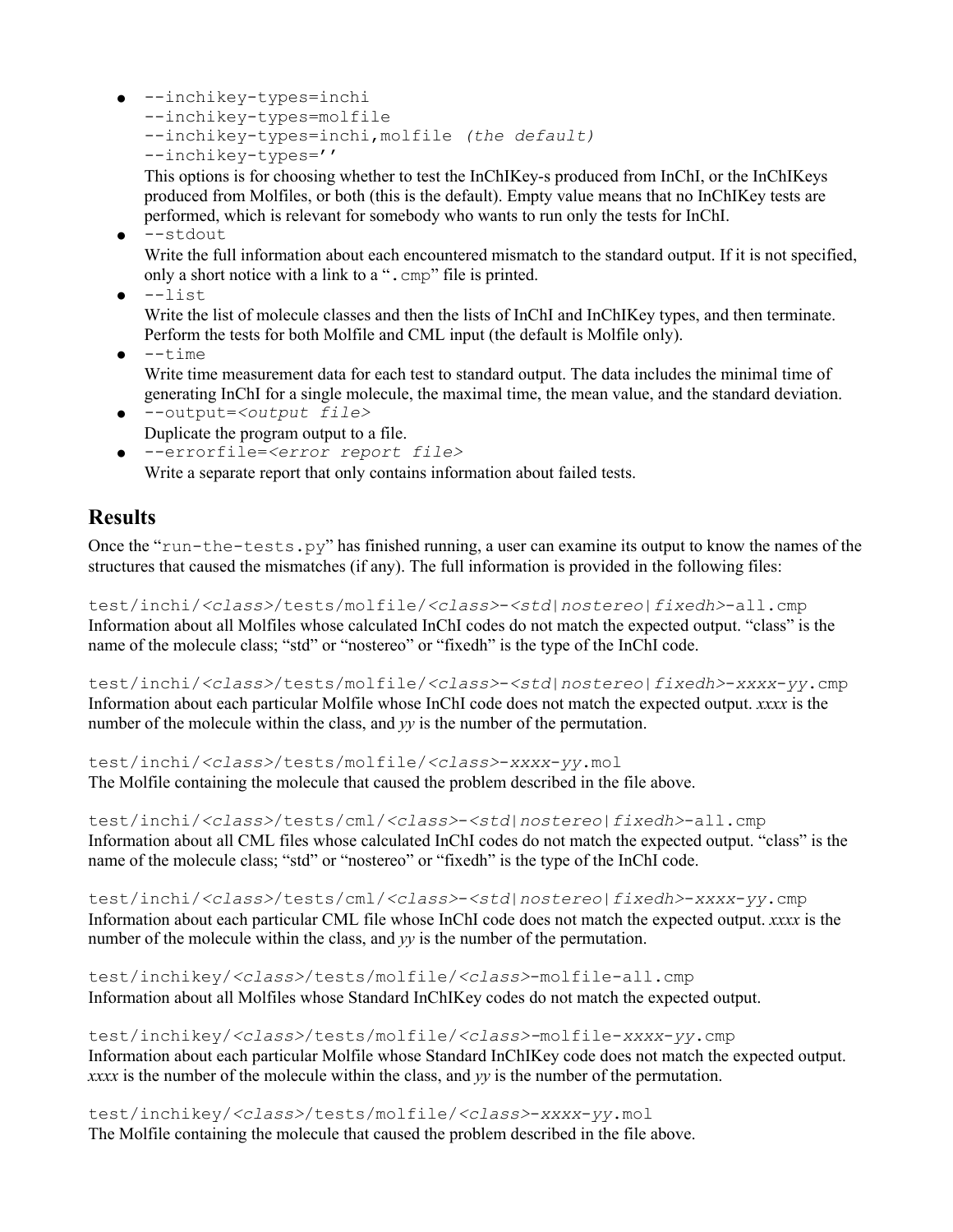test/inchikey/*<class>*/tests/inchi/*<class>*-inchi-all.cmp Information about all Standard InChI codes whose InChIKey codes do not match the expected output.

test/inchikey/*<class>*/tests/inchi/*<class>-*inchi-*xxxx*.cmp Information about each particular Standard InChI code whose InChIKey does not match the expected output. *xxxx* is the number of the molecule within the class.

test/inchikey/*<class>*/tests/inchi/*<class>*-*xxxx*.inchi The InChI that caused the problem described in the file above.

### **Molecule Classes Present in the Test Set**

#### **Classes Focused on Particular Structure Features**

- 1. **basic**: Some basic molecules of no particular interest
- 2. **ali ring het**  $\{5,6,7,8\}$ : Aliphatic rings of sizes 5,6,7,8 with heteroatoms
- 3. **arom\_het\_{5,6,7,8}**: Aromatic rings of sizes 5,6,7,8 with heteroatoms
- 4. **arom\_fused**: Fused aromatic rings
- 5. **elements**: Elements of the periodic table
- 6. **element\_collections**: Collections of all elements from the periodic table
- 7. **big\_charges**: Structures with big charges (either positive or negative)
- 8. **tetrahedral**: Chiral centers
- 9. **stereo either**: "Either" stereo bonds (only Molfiles)
- 10. **cistrans**: Cis-trans double bonds
- 11. **cumulenes**: Allenes and cumulenes
- 12. **isotopes\_h**: Deuterium and tritium
- 13. **isotopes\_nonh**: Other isotopes
- 14. **radicals**: Atom radicals
- 15. **valence**: Marked and/or nonstandard valence
- 16. **resonance\_{chn,rng}**: Chemical resonance (chain-specific and ring-specific)
- 17. **dipoles:** Dipoles
- 18. **salts**: Salts
- 19. **tau\_{simple,charge,ring}**: Tautomers: simple, ring-specific, and chain-specific
- 20. **explicit\_h**: Explicit hydrogens
- 21. **spatial**: Spatial (3D) structures

**Note:** While most classes are represented in both Molfile and CML formats, the **stereo\_either** class is represented in Molfile format only. The CML representation of the structures in this class is impossible due to limitations of the CML format.

#### **Classes Containing Complex Structures**

- 1. **large**: Various large structures
- 2. **symmetric**: Various structures with high symmetry
- 3. **organometallics**: Organometallic structures
- 4. **disconnected**: Various disconnected structures
- 5. **disconnected\_stereo**: Various disconnected structures with stereochemistry
- 6. **tricky\_stereo**: Structures with legal but unsupported stereo configurations
- 7. **complex\_stereo**: Structures with complex stereochemistry

#### **Other Classes**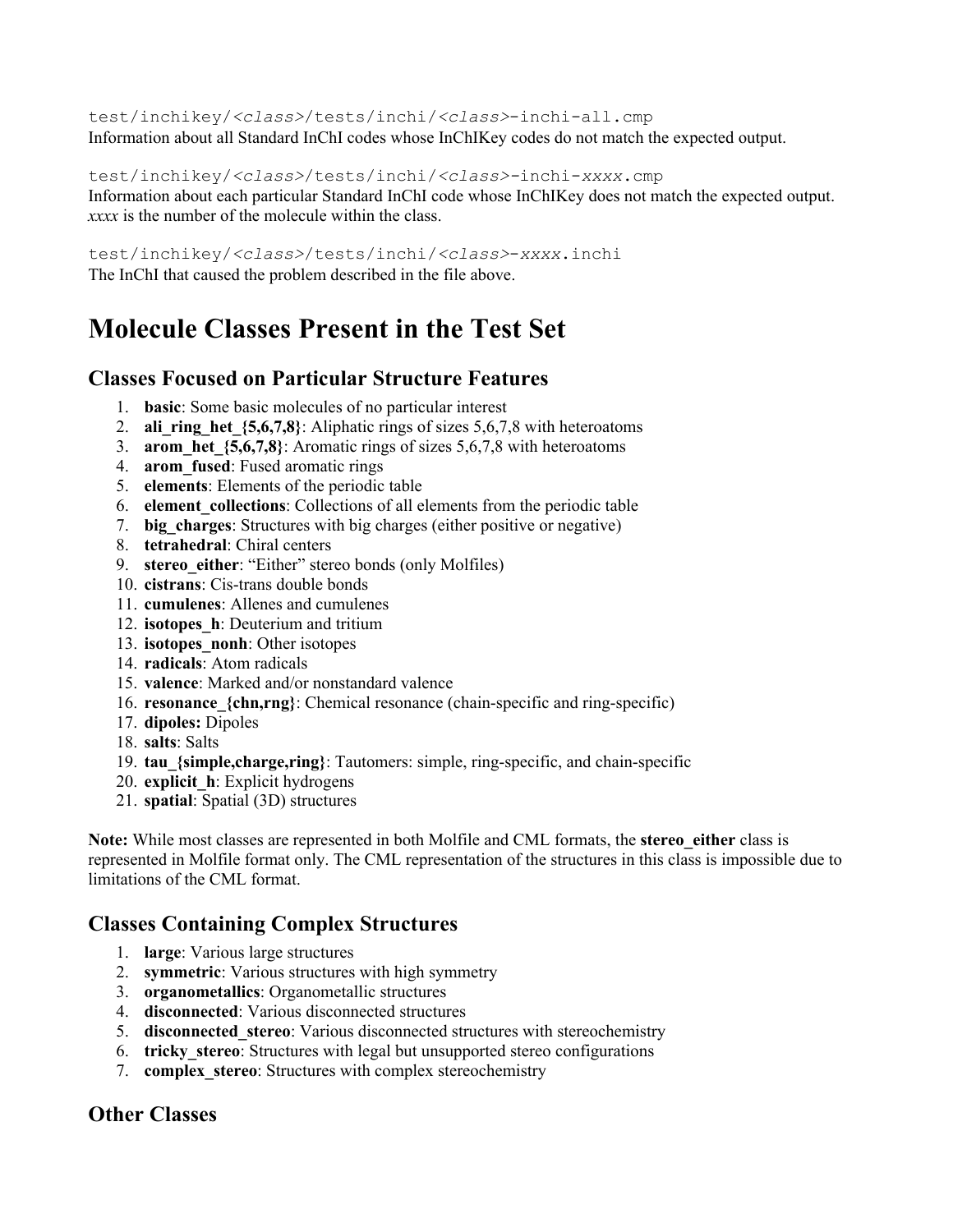- 1. **known\_bugs**: Previously known molecules on which the InChI program fails
- 2. **invalid\_stereo**: Molecules with invalid stereo configurations

# **Certification Package Structure**

#### **Test Folder**

#### **test/inchi/***<class>* **folders**

- input/cml/*<class>*-all.cml: input structures in CML format
- input/molfile/*<class>*-all.sdf: input structures in Molfile format
- output/std/*<class>*-std-all.inchi: expected standard InChI output
- output/nostereo/*<class>*-nostereo-all.inchi: expected "nostereo" InChI output
- output/fixedh/*<class>*-fixedh-all.inchi: expected "fixedh" InChI output
- logs: Logs (if any) of a command-line program being tested are placed into this folder.
- test: Mismatches (if any) of the results obtained by the program with the expected results are placed into this folder. The structure of this folder is explained above in the "Results" section.

#### **test/inchikey/<class> folders**

- input/inchi/*<class>*-std-all.inchi: input InChI codes
- input/molfile/*<class>*-all.sdf: input structures in Molfile format
- output/std/*<class>*-std-all.inchikey: expected standard InChIKey output
- logs: Logs (if any) of a command-line program being tested are placed into this folder
- test: Mismatches (if any) of the results obtained by the program with the expected results are placed into this folder. The structure of this folder is explained above in the "Results" section.

#### **test/settings folder**

The "settings" folder contains the precalculated data for the molecule classes, stored in files called "*<moleculeclass>*.cfg". For each class, the amount of structures is stored along with the list of permutations for each structure in the class.

#### **Bin folder**

The "bin" folder contains Python scripts needed to run the tests. In the certification package, these are just "runthe-tests.py", "settings.py", and "inchikey.py", while in the source package the "bin" folder also contains the scripts for altering the test data.

#### **Lib folder**

The "lib" folder contains only library binaries for Windows and Linux operating systems, both 32-bit and 64-bit. Two libraries are present there:

- libinchi, whose functionality of InChIKey generation is tested in the suite.
- libindigo (included only in the source package), used to compute permutations of structures. It is used twice: first by the "add\_molecule.py" script to generate unique permutations, and second by the "install" script to restore the permuted molecules using the saved permutation lists.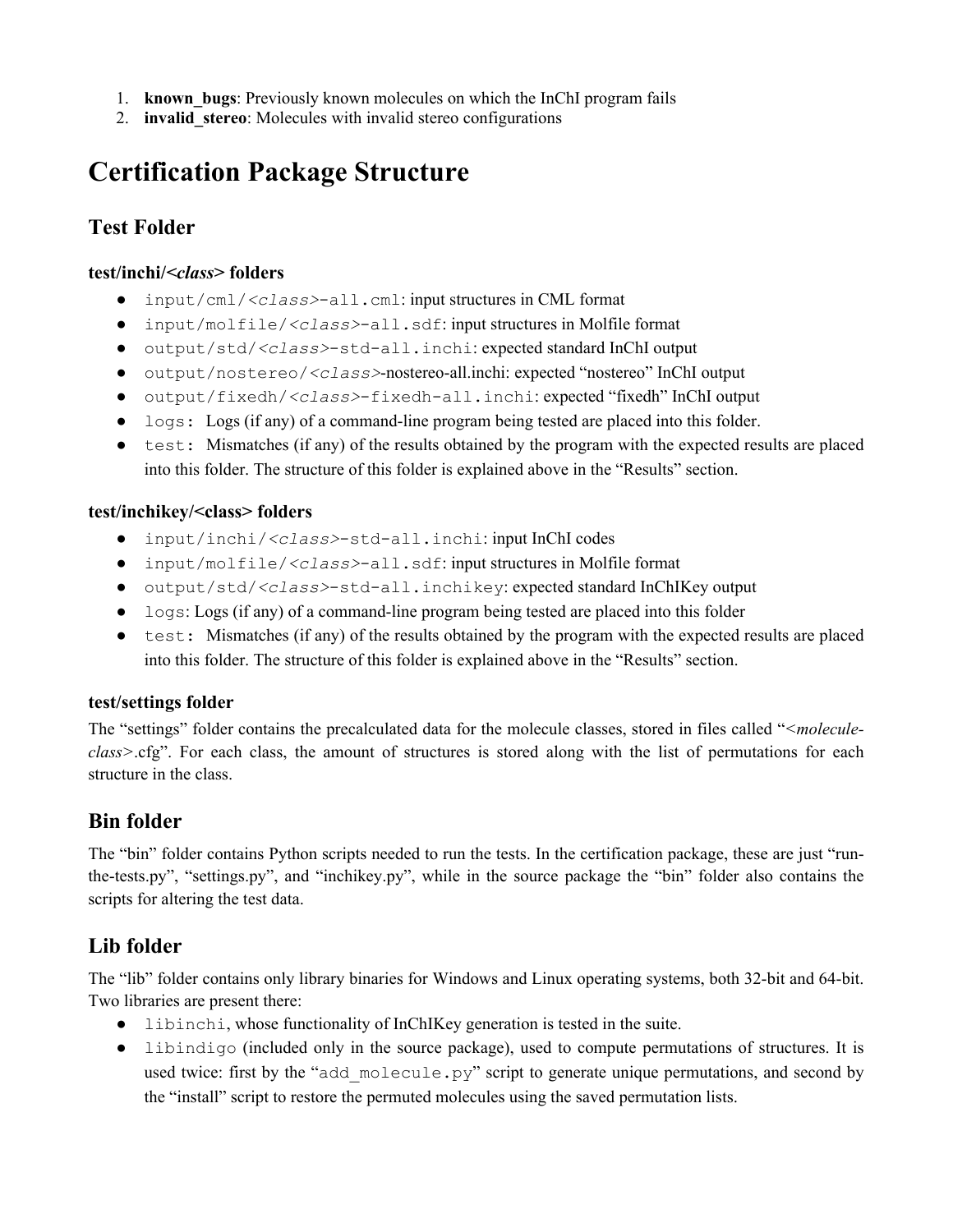#### **Src Folder**

The "src" folder contains helper Python scripts that are used internally by the scripts in the "bin" folder.

# **Managing the Test Set**

This section applies exclusively to the **inchi-cert-src** package.

#### **Scripts**

The scripts are located in the "bin" folder.

- add\_moleculeclass.py --name=*<molecule class>* Adds a new molecule class with a given name.
- rename\_moleculeclass.py --old-name=*<old name>* --new-name=*<new name>* Renames the specified molecule class.
- delete\_moleculeclass.py --name=*<molecule class>* Deletes the specified molecule class.
- add\_molecule.py --path=*<path to molfile> OR* --smiles=*<SMILES string>* -molecule-classes=*<molecule classes>*

Adds the given molecule to the test set. The molecule will be added to each of the specified molecule classes. The molecule will be automatically assigned a unique 4-digit number.

The random (but different) permutations (100 maximum) of the input molecule are automatically generated at this stage. The CML files, InChI files, and InChIKey files are also produced. **Note:** Although the permutations are calculated, the permuted Molfiles and CML files are not saved.

The permutations are encoded to a ".cfg" file, which is used at the installation stage to generate the actual Molfiles and CML files.

Note: Molecule must be specified with a  $--$ smiles key or with a  $--$ path key, but not both. If the input is a SMILES string, it will be automatically converted to a Molfile. The SMILES string itself will not be included in the test suite.

● add\_sdf.py --path=*</path/to/file.sdf> --molecule-classes=<molecule classes>*

Adds all structures from the given SDF file to the given molecule class (or classes).

● delete\_molecule.py --molecule-class=*<molecule class>* --number=*<4-digit number>*

Deletes the specified molecule from the specified class.

● generate\_inchi.py [--molecule-classes=*<molecule classes>*]

```
[--inchi-types=<std,nostereo,fixedh>]
```
Generates Standard or "nostereo" or "fixedh" InChI codes (or all of them) for the specified molecule classes. The list of molecule classes is comma-separated. If no --molecule-classes is specified, all present classes will be processed. If no  $-\text{inchi-types}$  is specified, all InChI types will be calculated.

Note: The cases when a user really needs to run generate inchi.py are rare. Normally, all of the calculations are done automatically by other scripts. Running generate inchi.py manually is needed only (i) to generate reference InChI codes for some new "InChI type" added in the settings.py file, or (ii) to regenerate reference InChI codes if the original "inchi-1" utility has been changed to a new version.

● generate\_inchikey.py [--molecule-classes=*<molecule classes>*] [--inchikey-types=*<molfile,inchi>*]

Generates InChIKey codes for selected molecule classes from Molfile or InChI input (or both). The list of molecule classes is comma-separated. If no --molecule-classes is specified, all classes will be processed. If no --inchikey-types is specified, the InChIKeys will be generated from both Molfiles and InChI codes.